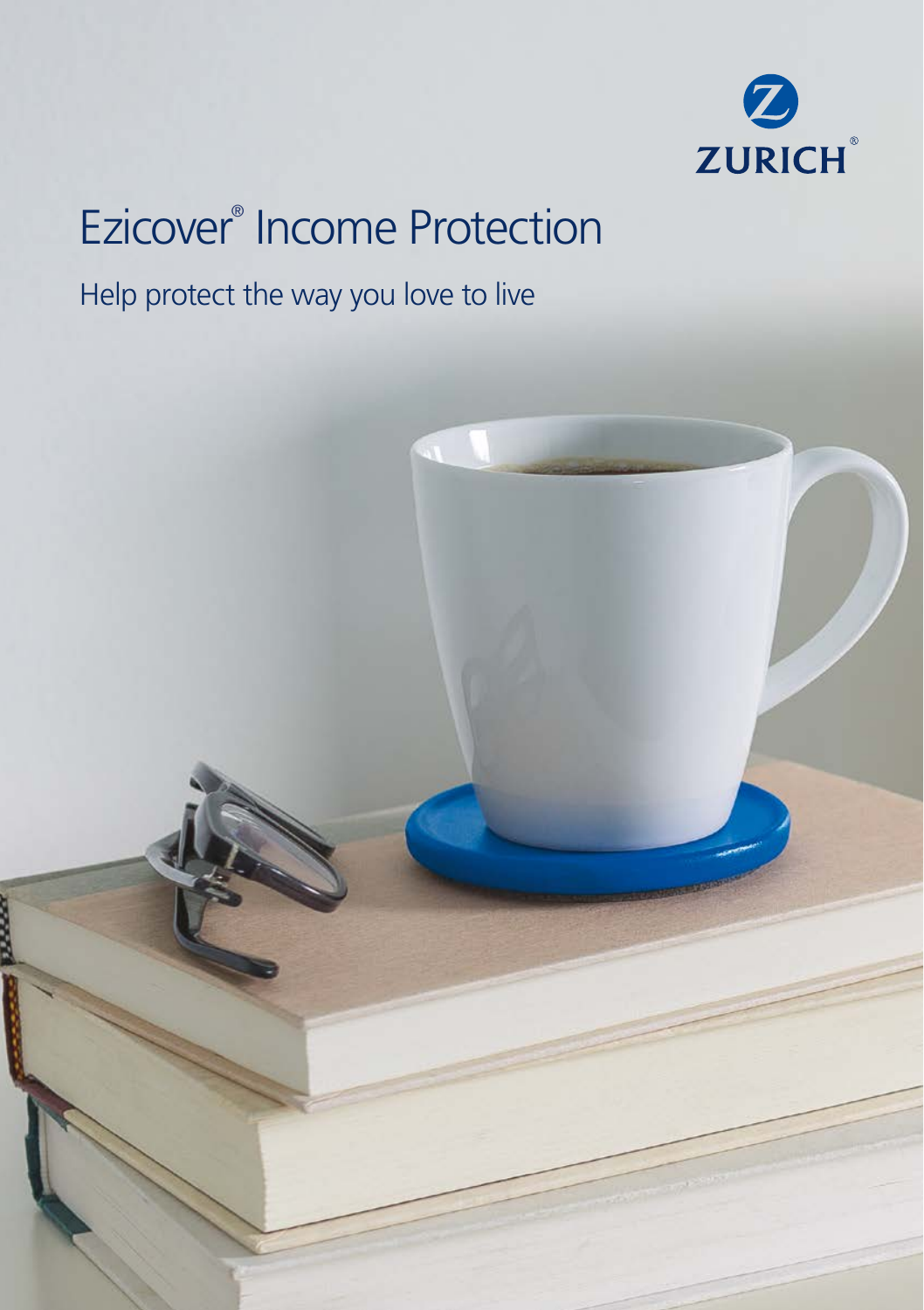

Ezicover Income Protection – help protect your valuable income and the lifestyle it affords you

Ezicover Income Protection is a tax deductible\* insurance policy that helps protect your income and maintain your lifestyle if you are unable to work due to sickness or injury.

 $cc$ Life is 10 per cent what happens and 90 per cent how you deal with it" Jim Stynes

Simply put, you cannot take too lightly your ability to earn an income. Most of us think our income is going to be there week in and week out. You've got a secure job, so why would you need to think about insuring your income?

The reality is we never know what's around the corner. We feel fine and in good health one day, but accidents and illnesses can and do happen.

For most of us the lifestyle we enjoy is thanks to our ability to work and earn an income, so what would happen if you got sick or injured and couldn't work for a prolonged period of time, say four or five months? Could you financially afford this time off work? If the answer is "it would be a struggle" then take time to think about insuring your income! You've worked hard to create the life you have, income protection can help secure your lifestyle if something unexpected happens.

Ezicover Income Protection is issued by Zurich Australia Limited (Zurich) AFSL 232510. The information contained in this document is provided by Zurich and is of a general nature only and does not take into account your objectives, financial situation or needs. You should consider these factors, the appropriateness of the information and the Product Disclosure Statement (PDS) (available via www.zurich.com. 2 au/ezicover) before making a decision to purchase Ezicover Income Protection. 3

\* Premiums can generally be claimed as a tax deduction by both employees and self-employed people.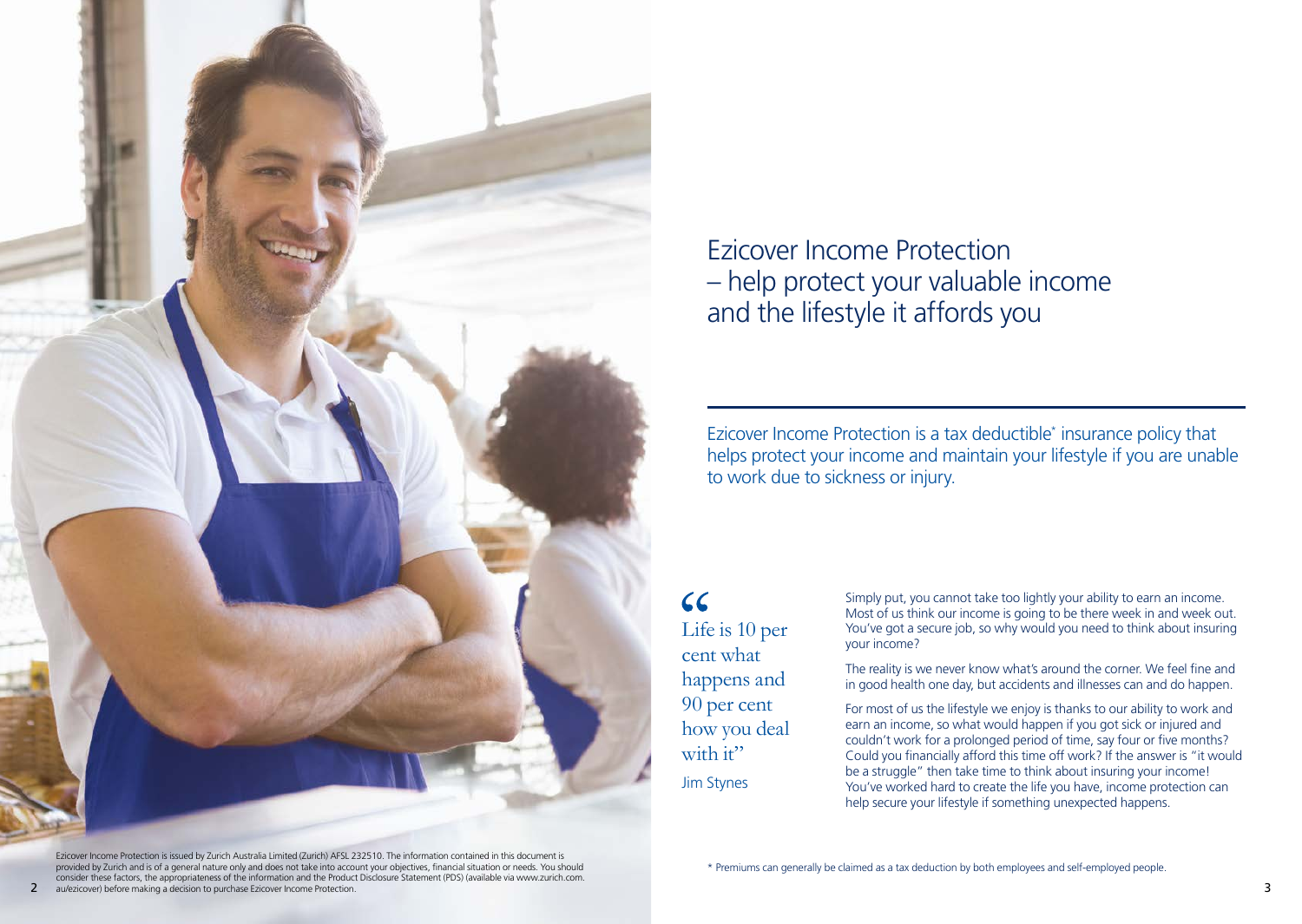

# Top 10 reasons to consider Ezicover Income Protection

Top 10

reasons

- **1.** Premiums are generally tax deductible
- **2.** Monthly payments of 75% of pre-disability income, up to \$12,000 per month, paid for up to 5 years
- **3.** Cover with specified terms available for homemakers or people with employment or health restrictions
- **4.** Lump sum payout for Heart attack, Cancer or Stroke with no waiting period
- **5.** \$500 Return-to-work benefit to help with extra expenses when claim ends
- **6.** While we are paying a monthly benefit insurance premiums are waived
- **7.** Reducing income feature allows the level of cover and premium payments to be temporarily reduced, during periods of financial hardship or special circumstances
- **8.** Premium holiday feature allows the cover to be put on hold
- **9.** Discount of 5.7% if you choose to pay your premium annually
- **10.** 5% discount if you also have an Ezicover Life insurance policy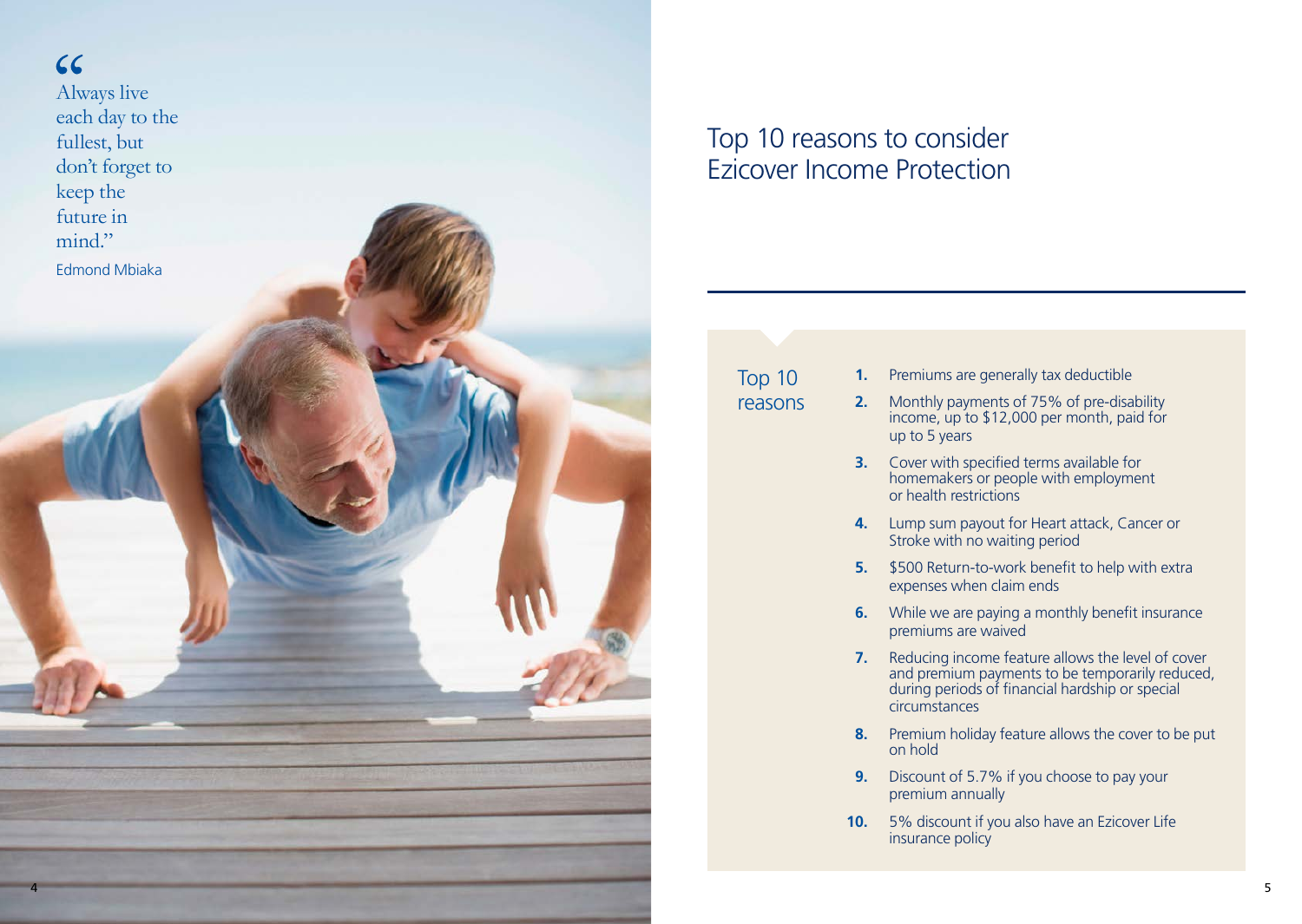

## Why would I need Income Protection?

 $cc$ Beware of little expenses. A small leak will sink a great ship." Benjamin Franklin

**1. Income protection helps to ensure your ongoing quality of life** There's nothing more satisfying than knowing your finances will be protected, no matter what happens to you. Income protection insurance will protect your income if you suffer a serious illness or injury. It helps provide financial protection until you get back on your feet and return to work. Income protection can provide up to 75% of your gross earnings and the premium is generally tax deductible! This benefit can help with the affordability of this valuable protection.

### **2. It helps provide certainty for you and your family**

You'll have peace of mind knowing you and your family will be provided for financially if you are unable to work. It can help with your ongoing commitments and maintaining the quality of life you have worked hard for.

#### **3. Income protection allows you to focus on getting better**

Most of us will experience a time when we find ourselves in real need of some recuperation and healing from either an illness or accident. Having protection in place and knowing you don't have to worry about where the money will come from allows you to concentrate on getting better.

#### **4. Unforeseen illnesses and accidents happen everyday**

We all hope that our lives will be uncomplicated, that we'll be healthy, working and have a regular income to support our lifestyle and dreams. Unfortunately, wont be the case for all of us.

Sometimes it doesn't matter how healthy or cautious we are. There will be circumstances where we have no control and no amount of planning can protect us from what lies ahead.

#### **5. Premiums are generally tax deductible, making this valuable protection even more affordable.**

Your income protection premiums may be tax deductible. You can claim the premiums you have paid when you complete your tax return. The Australian Tax Office states that any payment made or benefits claimed that take the place of your regular income are regarded as tax deductible.\*\*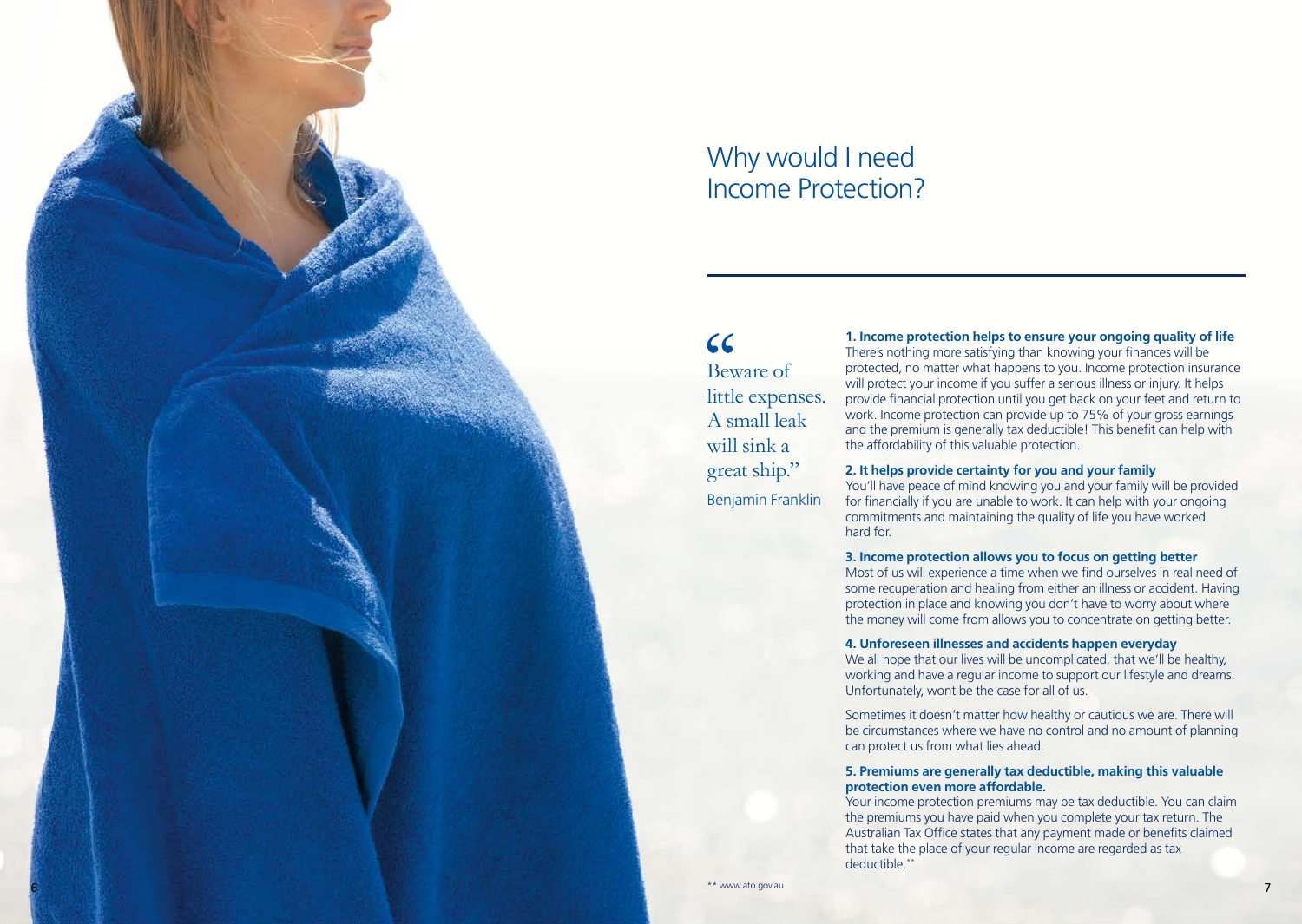

## About Ezicover Income Protection

Ezicover Income Protection can provide a monthly benefit for up to five years if you are unable to work in any occupation due to sickness or injury during the waiting period. You can choose to use the monthly payments however you wish, it is there for you and your family to cover everyday expenses bills and commitments while you are recovering.

> We all have different working and health circumstances, meaning not everyone is eligible for income protection. That's where Ezicover Income Protection is different. If you have a medical condition or history that prevents you getting cover for sickness and injury, Injury only cover may be available.

If you are a homemaker, casual employee, or self-employed and have been in business for less than 12 months, Essentials cover may be available to you. Providing cover if you are also unable to perform three defined regular daily activities.

 $cc$ There's only two times in life, there's now and there is too late" Tam Do

# Who can apply?

Ezicover Income Protection is designed for Australian residents aged between...

 $19$  and  $60$  years.

## How much cover can I get?

You can get up to 75% of your pre-disability income up to...

\$12,000

per month and paid for up to 5 years.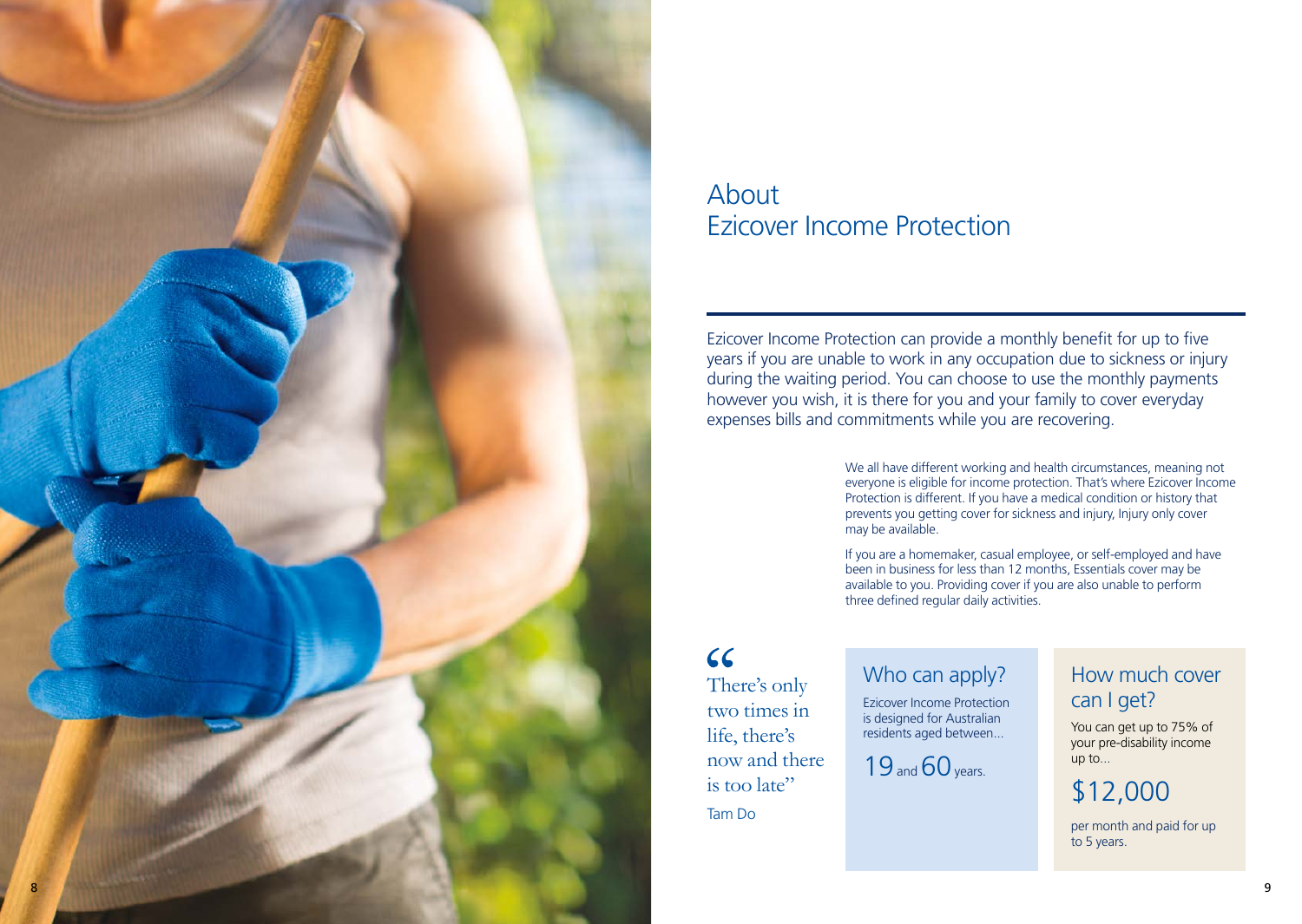

# Tell me more about the benefits



### Affordable – cover to suit your budget

Premiums are generally tax deductible, and monthly benefits are generally tax assessable.

Discount of 5.7% if you choose to pay your premium annually.

5% discount if you also have an Ezicover Life insurance policy. First month's cover FREE.

### Cover for more people



 $\sum_{s\in S}$ 

**CONTROL** 

Monthly payments of 75% of pre-disability income, up to \$12,000 per month.

Specific terms of cover available for homemakers or people with employment or health restrictions.

### Extra help when needed

Lump sum payout for heart attack, cancer or stroke with no waiting period.

A \$500 Return-to-work benefit to help with extra expenses when claim ends.

While we are paying you a monthly benefit, we will waive your insurance premiums.

### Personalised – you choose the cover that meets your changing needs



If you ever need a little help, you can keep your cover going by reducing your sum insured with the Reducing income feature, or put your cover on hold with the Premium holiday feature.

### Applying is quick and easy

Online or phone application.

World-wide cover.

More information about Ezicover Income Protection is set out in the Product Disclosure Statement (PDS).

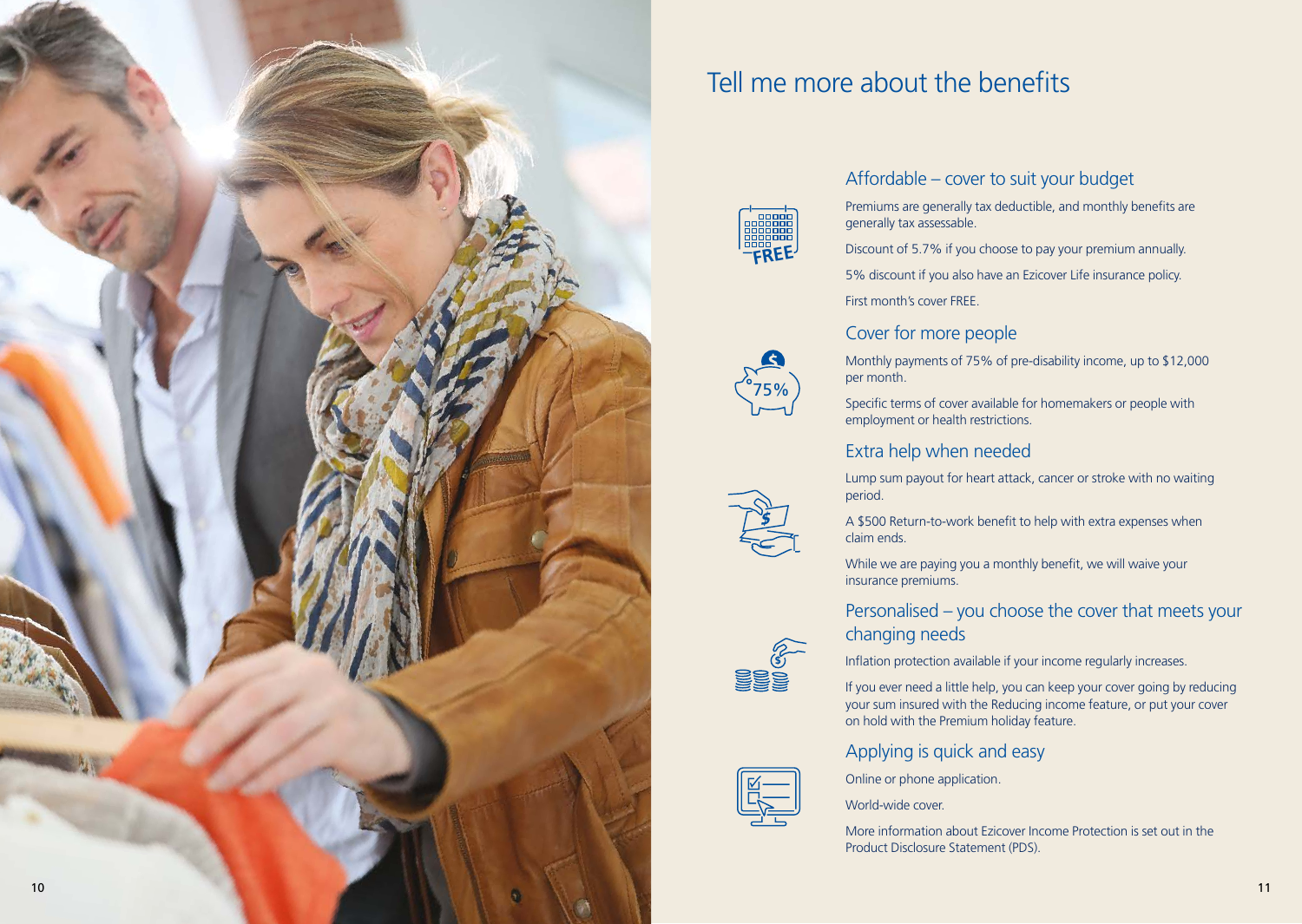

# What Ezicover Income Protection doesn't cover

We will not pay a benefit or claim if your disablement occurs as a direct or indirect result of:

- **•** a mental health disorder
- **•** an intentional self-inflicted act or attempted suicide
- **•** uncomplicated pregnancy or childbirth
- **•** unemployment for reasons other than sickness or injury
- **•** an act of war, whether declared or not
- **•** your committing, being involved in or attempting to commit, a criminal offence or the use of illegal illicit substances
- **•** you being incarcerated or lawfully detained
- **•** elective surgery (including cosmetic surgery) unless you are disabled for more than 90 days
- **•** Cancer, stroke or heart attack in the first 90 days of the start or reinstatement of the policy
- **•** any sickness or injury which is the direct or indirect result of elective or donor transplant surgery within six months of the start or reinstatement of the policy
- **•** events occurring during travel in countries outside Australia, if the Australian government has advised against travel to that country at the time of starting the trip
- **•** any other condition/exclusion agreed with you at time of application, specifically noted on your Policy schedule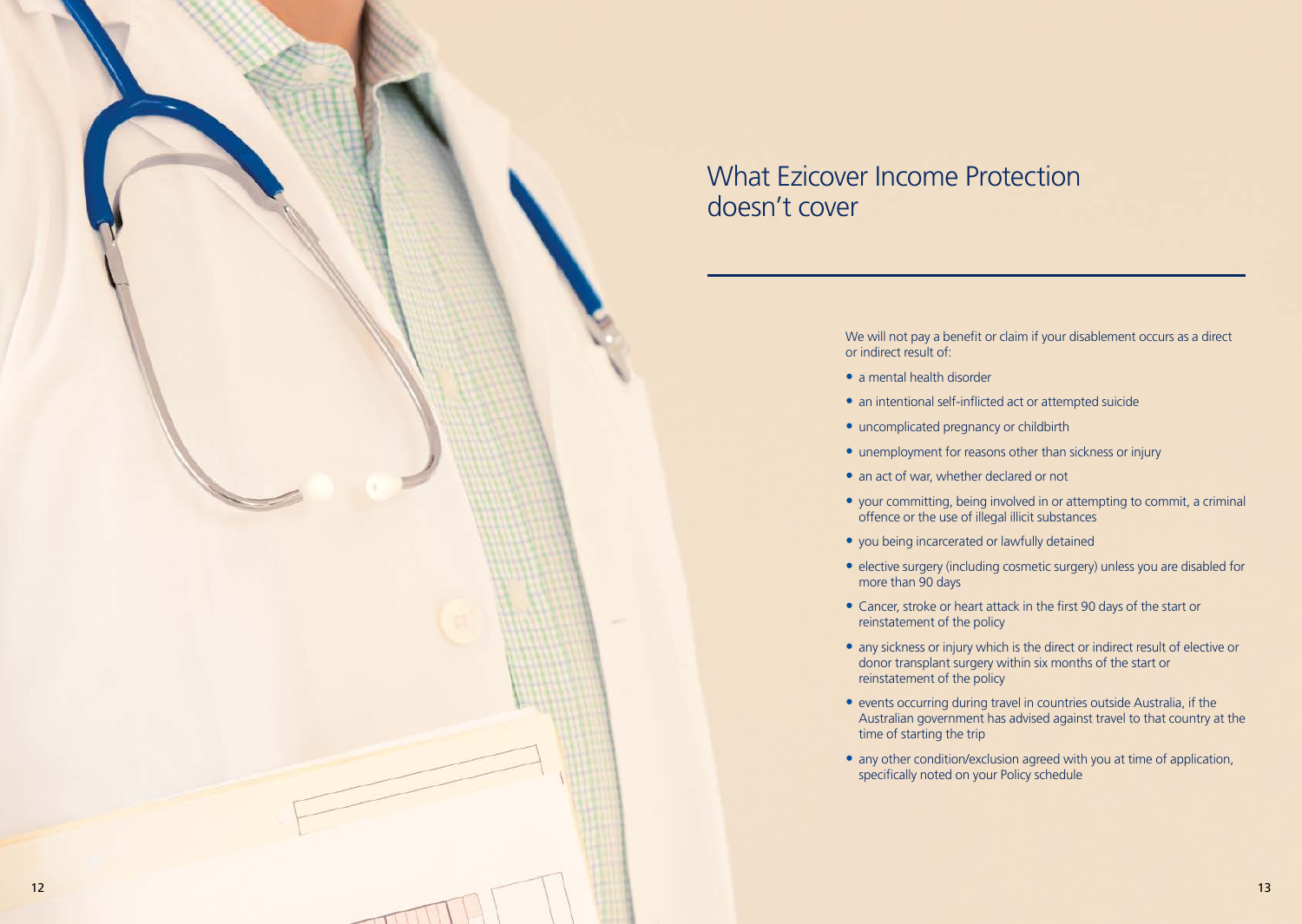

# What is the primary purpose of a life insurance company? Simply to pay claims

Zurich Australia is part of the Zurich Insurance Group, which employs more than 55,000 people in 170 countries. For the 2015 calendar year Zurich Australia paid out a total of \$30.1 million in Income Protection claims alone.

We realise that claim time is the moment of truth. Our starting assumption is that all claims are lodged for genuine reasons.

We look for ways to pay claims, not ways to deny them. It is reassuring to know that your insurance provider is secure and committed to paying claims.